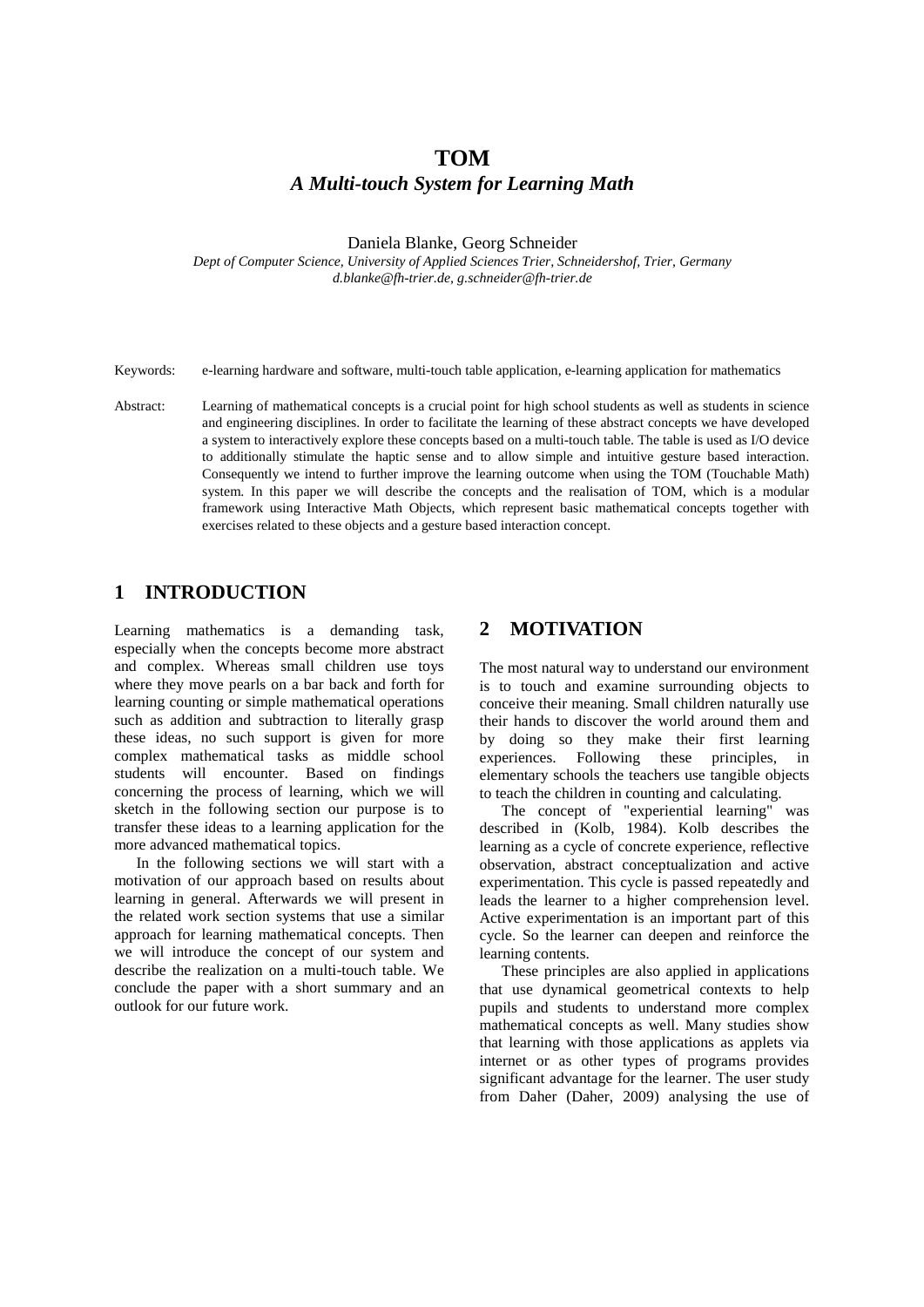applets for solving mathematical problems shows that applets are not really necessary but they can help to "feel and see mathematical terms, objects and concepts" (Daher, 2009 p. 389) because they visualize the problems so that these problems can easier be understood.

The study by (Martinez-Santaolalla, Bienvenida,<br>Tunez, 2005) explores the use of ICT in explores the use of ICT in mathematical education for geometrical problems. They point out that "dynamic geometry software" facilitates specific types of learning activities, for example exploration and visualisation, and can enhance others, such as "proof and proving" (Martinez-Santaolalla, Bienvenida, Tunez, 2005, p. 5).

The use of e-learning platforms in the internet has been explored in the user study of (Albano, Ferrari 2008). The interviewed students valued elearning as "more interesting" and the learning as "faster and easier".

Regarding the findings of these studies, we can conclude that dynamical maths and the use of specialized software systems are beneficial for pupils and students and help to visualize problems and interact with mathematical terms as described in the principles of Kolb's learning cycle.

In order to stress the fact of interactively exploring mathematical concepts further we came up with the idea to develop a mathematical application using a multi-touch table. Those tables provide an intuitive touch input with multiple fingers instead of the traditional mouse interaction on a PC. So dynamical geometry and the interaction on a multitouch table can be combined to design a new kind of learning environment for pupils.

# **3 RELATED WORK**

Following we will present the most relevant related applications in the field of mathematical e-learning as in regard to our application domain. A part of them belongs to classical PC based programs. We also discuss new applications already using multitouch tables.

# **3.1 Mathematical learning programs for PC**

The programs "GeoGebra" (Hohenwarter, Fuchs, 2004) and "Cinderella" (Kortenkamp, Richter-Gebert, 2002) aim at a similar direction as our TOM system. GeoGebra is a software for learning dynamical geometry. Objects can be drawn and altered after drawing. The coordinates of the points and equations are also displayed but only in a subordinate role.

To draw a special object, the kind of the object has to be selected by a button before, i.e. recognition of gestures is not part of the system. Additionally the system can be used to solve mathematical problems, e.g. from a textbook. The system itself does not provide a functionality to integrate exercises for the individual topics, which can be used to help a learner to experience the different facets of a problem and to guide and support the learning process.

The program Cinderella is more comprehensive than GeoGebra. A higher number of objects can be drawn and the system provides more actions to be performed with these objects. The price to pay for this is that a longer training period is necessary to use the entire functionality of the system. To draw the objects and perform actions on these objects, the pupils have to choose the type of the action or object to draw using buttons comparable to GeoGebra.

An additional window must be opened to display equations and the belonging coordinates.

As in GeoGebra the system can be used to solve exercises from a textbook. However integrating exercises into the system is not possible.

Both applications provide a range of functionalities to interactively explore mathematical objects. However the interaction is rather cumbersome. Consequently, an application for dynamical maths on a multi-touch table shall be assessable by simple intuitive gestures. The possibility to integrate exercises shall be envisaged for the system as well.

# **3.2 Mathematical learning programs on tabletops**

First mathematical applications for multi-touch tables have been developed recently.

"Cinderella Multi-touch" is an interactive geometry software on a multi-touch table. This software is an experimental realization of the "Cinderella" system on a tabletop, as described in the previous section. It has been developed by students of the University of Applied Sciences in Schwäbisch Gmünd, Germany (Hochschule für Gestaltung Schwäbisch Gmünd, 2010). The program differs strongly from its PC version.

The target audience for this system are young children. It has been designed to help them understand shape and style of geometrical objects.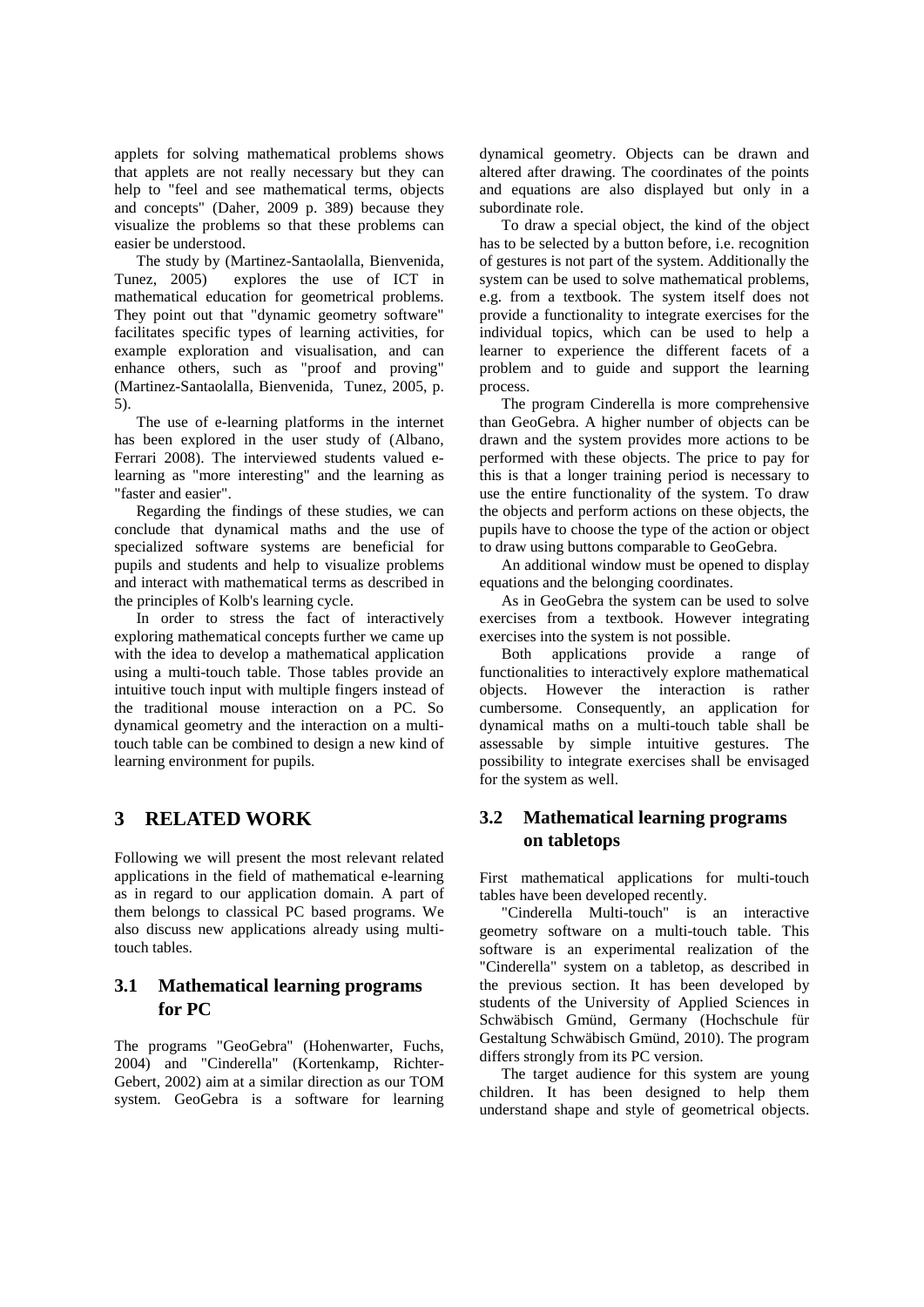For example, the children can learn what a triangle is and that it consists of three points and three connecting lines.

"Smart Table" is a commercial teaching table. (SMART, 2010). According to the informations on the producers web site the table can be used for different educational purposes. A mathematical learning environment for simple mathematical tasks like learning to count or simple geometrical games, like for example Tangram puzzle, are provided. The table is recommended for younger children and so are the applications.

The "Teaching Table" (Khandelwal, Mazalek, 2007) is a table used for pre-kindergarten children. This prototype uses an horizontal fixed LCD screen covered with a sensing grid. This grid gathers the interaction of the pupils with tangible objects on the screen. Some exercises like recognition, assignment<br>and duplication of geometric shapes are and duplication of geometric shapes are implemented as well.

Another approach in the use of mathematical learning programs on tabletops originates from the combination of CAS (Computer Algebra Systems) with a multi-touch interface. The origin were programs like "MathPad2" (LaViola, 2006) and "MathBrush" (Labahn et. al, 2008) that have been built for tablet PCs and were used to write mathematical expressions through handwriting recognition. In these systems the user can write the expression with a pen on the screen instead of typing it in on a keyboard. By writing special symbols the user can trigger calculations or create the graphical representation, which corresponds to the expression. This technique has been recently adapted for tabletops.

"NiCE" (Leitner et. al, 2010) is such a system. It uses an Interpolated Force Sensitive Resistor (IFSR) and can be used together with a desktop or a withboard. Here, pen and multi-touch input are combined. The written expressions can be solved and rearranged by performing multi-touch gestures, like combining two terms together.

Another project is "Hands-On Math" (Zeleznik et. al, 2010). It has been developed for the Microsoft Surface technology. It combines the technique used in "NiCE" with the concept of virtual paper. The expressions can be written on virtual pages and the graphical representations are added to the pages. Calculation gestures like dragging parts of the expression or to split/join them are equivalent to those presented in "NiCE".

The combination of CAS and digital pen and multi-touch interfaces provides an easier use of CAS. However the mathematical expressions can

only be altered but the graphical representation of the expression cannot be manipulated. The graphics can only be scaled but not changed.

Looking at the systems above we can sumarize, that current existing mathematical applications on multi-touch tables are either targeted to small children without any relation of graph and expression or they allow the modification of graphs but do not provide sufficient feedback about the corresponding changes of the equation or work. Only the expressions are modified but not the corresponding graph.

The system presented in this paper is based on the idea of creating mathematical objects (like GeoGebra and Cinderella), which can be interactively modified. Different to these systems the objects shall be closely tied to the representation. Objects possess a representation, which is the mathematical formula, that is updated in the same way the objects are manipulated. The intuitive way of interacting with the application shall be similar as in the multi-touch implementations. As it concerns the target audience, we develop the application for maths education in middle schools. For this age, the concepts can be more complex and the learners possess already a certain level of abstraction.

# **4 CONCEPTS OF THE TOM SYSTEM**

The basic idea of the TOM system is to develop a mathematical learning software for a multi-touch table that uses the principles of dynamic geometry, which shall help students to learn these concepts easier and to gain a deeper insight in the interrelation of these concepts.

The system should rather be used by pupils to experiment and practise than by a teachers in a classroom situation. So we decided to use a tabletop instead of an interactive whiteboard.

## **4.1 Multi-touch Gestures**

In order to incorporate a great amount of interactivity in the system and to guarantee an intuitive usage, all mathematical objects shall be changeable by the user by performing multi-touch gestures. Functions like straight lines, parabolas, vectors etc. shall be drawn by using easy and intuitive gestures. The recognition what to draw shall be done only by the style of the gesture and not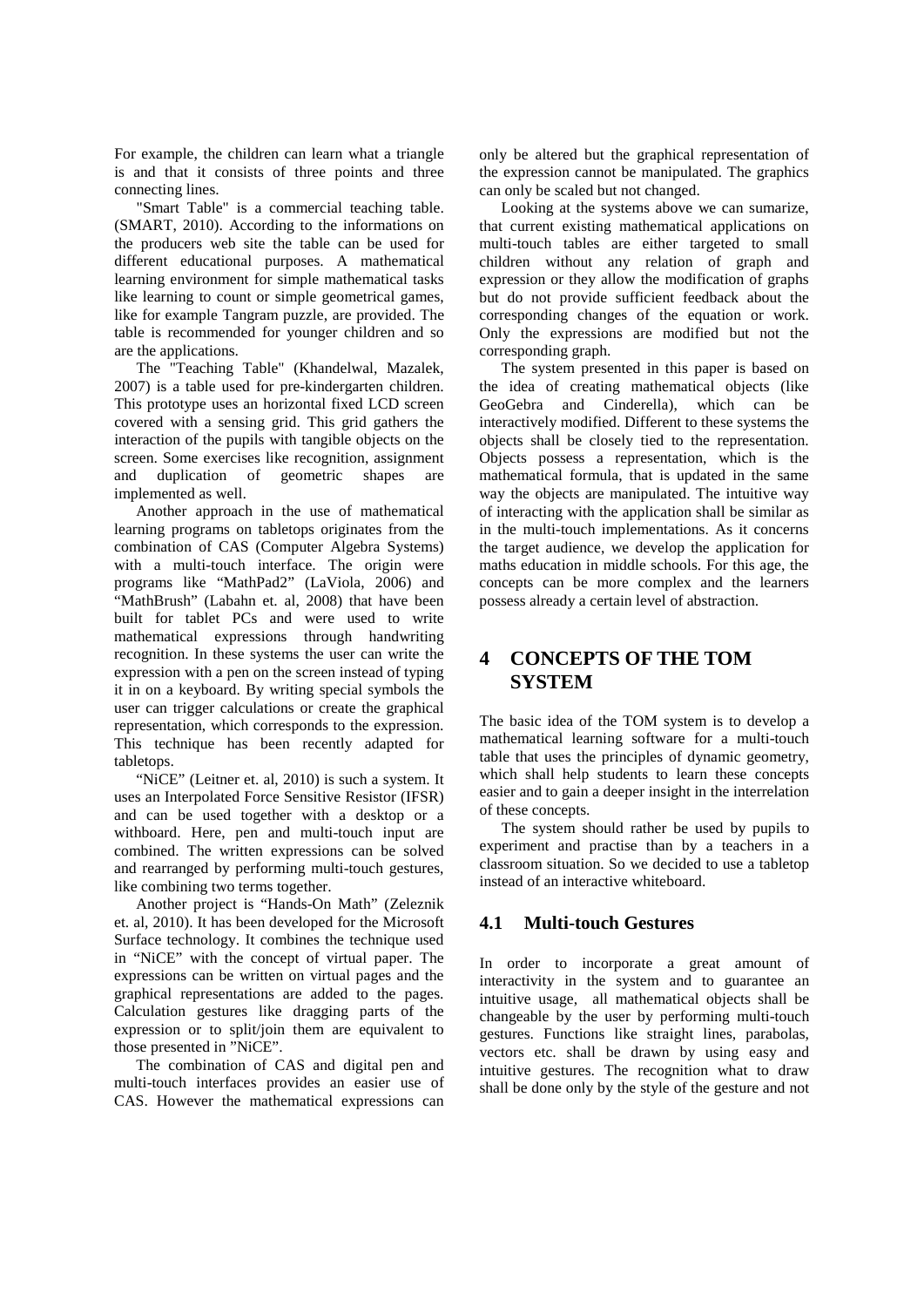by choosing a special draw option (e.g. click on a "create an ellipse"-button) before.

To remove objects from the screen, also a gesture shall be used. Therefore a simple wipe gesture shall be performed on the object to remove it.

## **4.2 Interactive Math Objects**

In addition to the multi-touch gestures it shall be possible, as far as it is mathematical useful, to drag and enlarge the elements or modify them in a specific way. To emphasize the relation between the function drawn and the equation, the equation shall be drawn concise and in the same colour as the graph. If the graph is changed, the equation shall change accordingly.

Therefore we have decided to show both views on the same screen by splitting the screen into a drawing area and an area, in which the equations are rendered. The drawing area is a coordinate system so it is intuitively understandable where to draw the objects because the students already know the concept of a coordinate system from school.

The pupils shall have the option to experiment on their own with the objects, to recognize how the modifications refer to the equations and which part of it is changed when the object is changed in a specific way. For example, if the x radius of an ellipse is changed the corresponding parameter in the equation changes simultaneously. Thus the different parts of such an equation do not have to be learned by heart but can be experienced. In that way the meaning of the equation will be retained much better.

The user shall be able to draw and use objects like straight lines, parabolas, ellipses, vectors and angles. It shall be possible to modify the objects shape and size as far as it is mathematical useful. Besides matrix operations like rotation and mirroring shall be feasible as well. Looking at this topic from the opposite side, it shall also be possible to provide the matrices and to check if the corresponding object behaves as intended.

Furthermore the different objects shall be brought in relation to each other so that things like the slope of a parabola can be understood using the concept of a tangent.

## **4.3 Built-in Exercises**

To deepen the learning content, exercises to the different topics shall be provided by the system as

well. These exercises shall be solved by drawing and modifying the mathematical objects. The response shall be communicated in an easy and intuitive way. Therefore the concept of a traffic light is incorporated. The traffic light is red as long as the exercise is not solved correctly. If the answer approaches the correct solution the light will turn to yellow. When the answer is correct the light turns to green and the next exercise can be selected.

In addition persons like tutors or teachers should have the possibility to define own exercises. Therefore a simple authoring tool shall be part of the system where the question text and the test value can be specified.

### **4.4 Tangible objects**

A connection to the physical world can be made by using tangible objects. The use of objects equipped with fiducial markers is conceivable. So those objects can be used to identify different users or objects, e.g. a sponge can be used to remove the drawing.

## **5 SYSTEM DESIGN**

In the following sections, we will sketch the system design. We will present the hardware used to build the TOM system. Afterwards we will illustrate the realization of the concepts mentioned in the preceding section.

## **5.1 Multi-touch table**

The multi-touch table we have used for the development of our system has been developed in our department. It uses the diffused surface illumination (DSI) technology. The touch inputs are gathered by CCV (community core vision) (CCV, 2010) and forwarded to the application by the tangible user interface protocol (TUIO-Protocol) (TUIO.org, 2010).

One of the reasons to build a table on our own is to make use of the DSI technology (Nuigroup, 2010). Likewise it is possible to recognize physical objects that are put on its surface.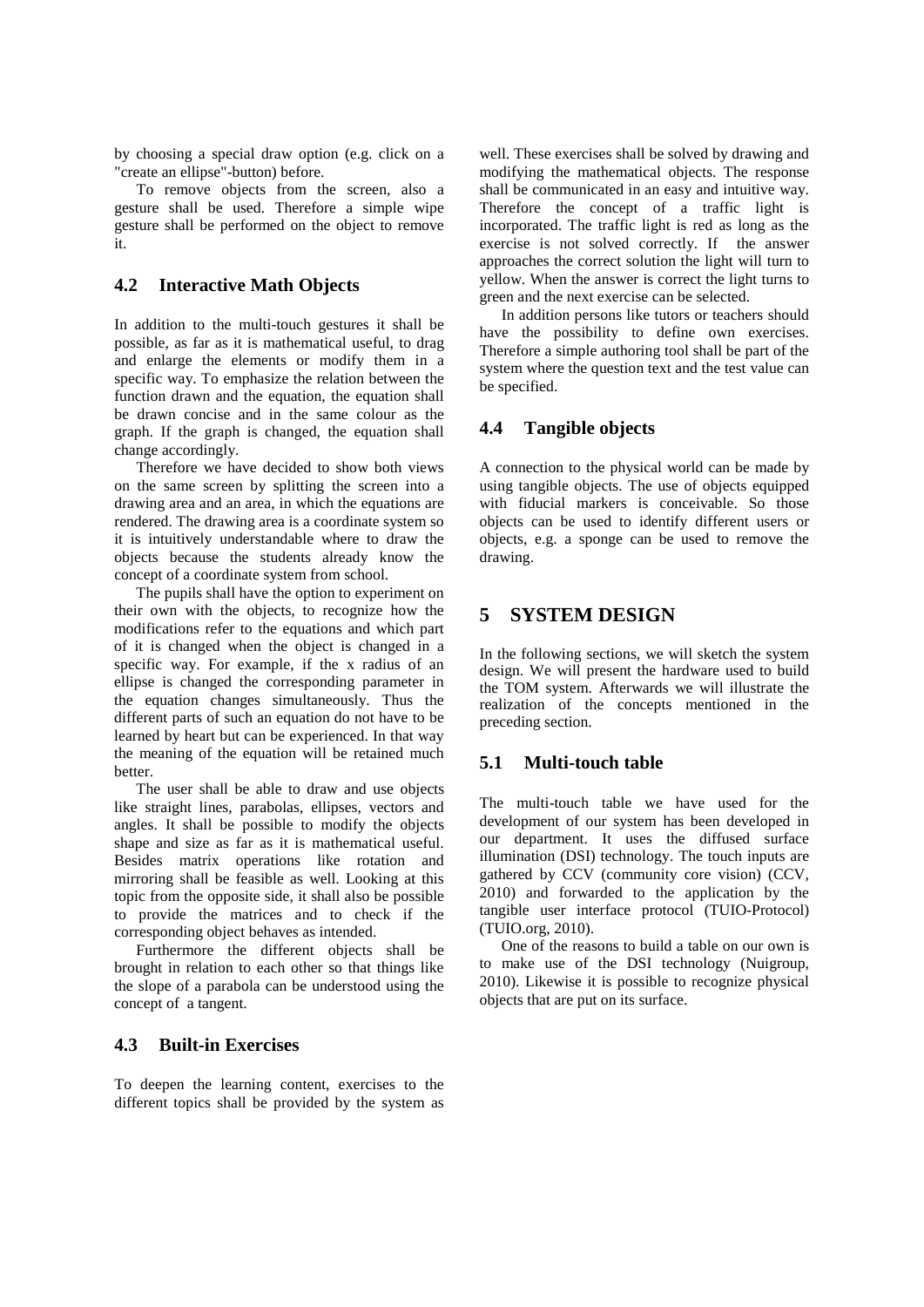

# **5.2 Programming language and framework used**

The program has been developed in Java by using the multi-touch framework MT4J (Multi-touch for Java) (MT4j.org, 2010). This framework supports the TUIO protocol and provides basic gesture recognition. Additionally own gestures can be defined.

Besides objects like rectangles, lines, ellipses and polygons that can be used as basic objects for the system graphical representations can be provided implementing an individual view for these objects.

### **5.3 System Design**

In general, our design aims at building a modular system in a way that Interactive Math Objects, gestures and exercises can be added individually in order to extend or adapt the system to the special needs of a learning situation.

The user interacts with the system in the context of so called scenes, which are presented to him. In the main scene a coordinate system is displayed. Different listeners are connected to the coordinate system that process the drawing gestures. Objects can be drawn into the coordinate system and in parallel the corresponding equation is displayed in the same colour as the graph. When the drawing is modified the equation changes as well. All objects can only be drawn, moved and modified inside the coordinate system. In the next section the objects and their modification operations are described in more detail.



Figure 1: Change x radius (1) Figure 2: Change x radius (2)

### **5.3.1 Realization of the Interactive Math Objects**

In the following we describe the objects realized yet and the interaction with these objects.

#### **5.3.1.1 Straight Line**

A straight line is defined by two points. For this reason we construct a line in our system by touching the surface with two fingers. The straight line is displayed by the two points and a line going through these points.

Afterwards the Interactive Math Object can be modified in different ways. If the user wants to drag the line, he touches the line at an arbitrary position (besides the two distinguished points) and the whole straight line is moved within the coordinate system following the gesture on the table.

Additionally each point can be moved separately and also simultaneously.

Furthermore the straight line can be rotated if the line is fixed at one point and rotated with a second finger. If one point gets out of the coordinate system during the rotation the straight line is shortened so that the point will be kept inside the system.

#### **5.3.1.2 Ellipse**

Another Interactive Math Object is the ellipse. The gesture to construct an ellipse is fairly intuitive as well. Like drawing a circle with a compass a circle can be drawn on the table by fixing the centre an move another finger in a circular motion. In order to facilitate the creation of this object the user must not perform a whole circular movement. A segment of circle is already sufficient, i.e. if the motion describes an angle at about 60 degrees the gesture is recognized and the ellipse with the same value for the x and the y radius is drawn as a point for the centre with a circle line.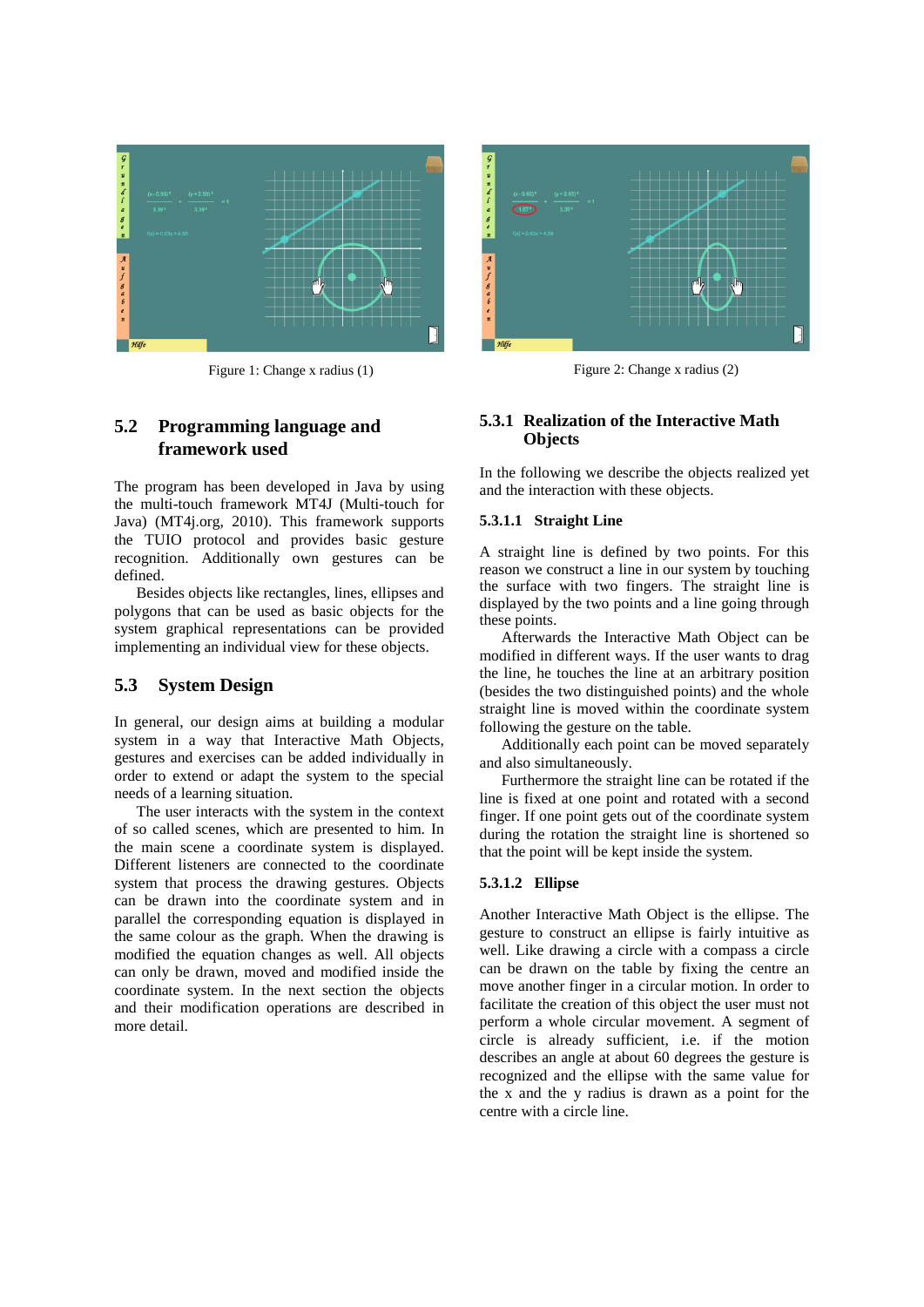The ellipse can be interactively modified as well. If the centre is moved the whole ellipse is moved along the dragging gesture as long as it stays inside the coordinate system. Two fingers are necessary to change the size of the ellipse. If the centre is fixed the circle line can be moved with another finger. Thereby the x and y radius are resized in equal ratio.

Additionally the x and y radius can be changed separately. This is performed when the circle line is pushed or pulled along the x or y axis. Figure 1 and 2 show the changing of the x radius. The hand symbols represent the touching points. In figure 2 the changed equation parameter is marked.

If the x radius should be changed like in the figures above the fingers have to be approximately beside the centre. If the y radius should be changed, the fingers have to be on the circle line approximately above and below the centre.

#### **5.3.1.3 Parabola**

The third Interactive Math Object that we have realized so far is a parabola. To draw a parabola a three finger gesture is used. To fulfil the condition that three points are necessary to establish a parabola equation. For the correct gesture the apex and two point on the legs of the parabola are defined. These points are than checked if they match the given conditions and are slightly adjusted to match the formula. Afterwards the values for the graph are calculated by using the Gauss algorithm and the graphic view and the corresponding equation are displayed.

Afterwards the apex can be moved up and down an the width an length of the legs can be changed when the points are moved. The legs can only be changed if both points are moved synchronously. The parabola can also be moved through the coordinate system if it is picked by the line. Similar to the other Interactive Math Objects the modification are assigned to the equation.

If the user intends to delete an object he may perform a simple wipe gesture on the object to remove that view and the corresponding equation. To clear the coordinate system and remove all graphs and equations the user can push the spongebutton.

## **5.3.2 Calculation of robust pointing gestures**

The precondition for the pointing gestures is that one finger is close to an object. In order to simplify the use of these gestures we use an adjustable threshold,

which allows that a gesture is recognized if the user is "close enough" to the object.

The following code snippet shows the calculation:

```
getFunctionValue(Vector3D p){
 Vector3D pLoc = globalToLocal(p);
 Vector3D cor = new Vector3D(
    (pLoc.getX() - centerPoint.getX()),
   (centerPoint.getY() - pLoc.getY());
 float v1 = (cor.getX() / radiusX) * (cor.getX() / radiusX);
 float v2 = (cor.getY() / radiusY) * (cor.getY() / radiusY);
 float value = v1 + v2;
 return value;
}
boolean isOnTheLine(Vector3D p){
```

```
float val = qetFunctionValue(p);
 return (0.93 < val && val < 1.07);
}
```
First of all the function value for the drawing object is calculated using the coordinate of one touching point by the function "getFunctionValue". For an ellipse, this value is lower than 1 if the finger is inside the ellipse, greater than 1 if it is outside and exactly 1 if the line got hit. The second function checks if the value is approximately 1.

### **5.3.3 Menus**

The systems comes up with three different types of menus: a help menu, an exercise selection menu and a menu that provides mathematical basics. All menus are located at the edges of the screen and look out a little bit like cue cards in a box. This encourages the pupil to pull them out. The menus can only be pulled out up to a specified value likewise it is not possible to push the entire menu under the edge. The basics menu and the exercise selection menu are located at the left edge an can be moved horizontally. The help menu is located at the bottom and can be moved vertically.

The contents of both menus are created dynamically depending on the current objects. So they provide help and mathematical fundamentals to the topics the user is currently interacting with. In addition the help contains general information how to draw and modify objects.

### **5.3.4 Exercises**

The program provides exercises on different mathematical topic. These exercises can be chosen by the exercise selection menu. The queries, the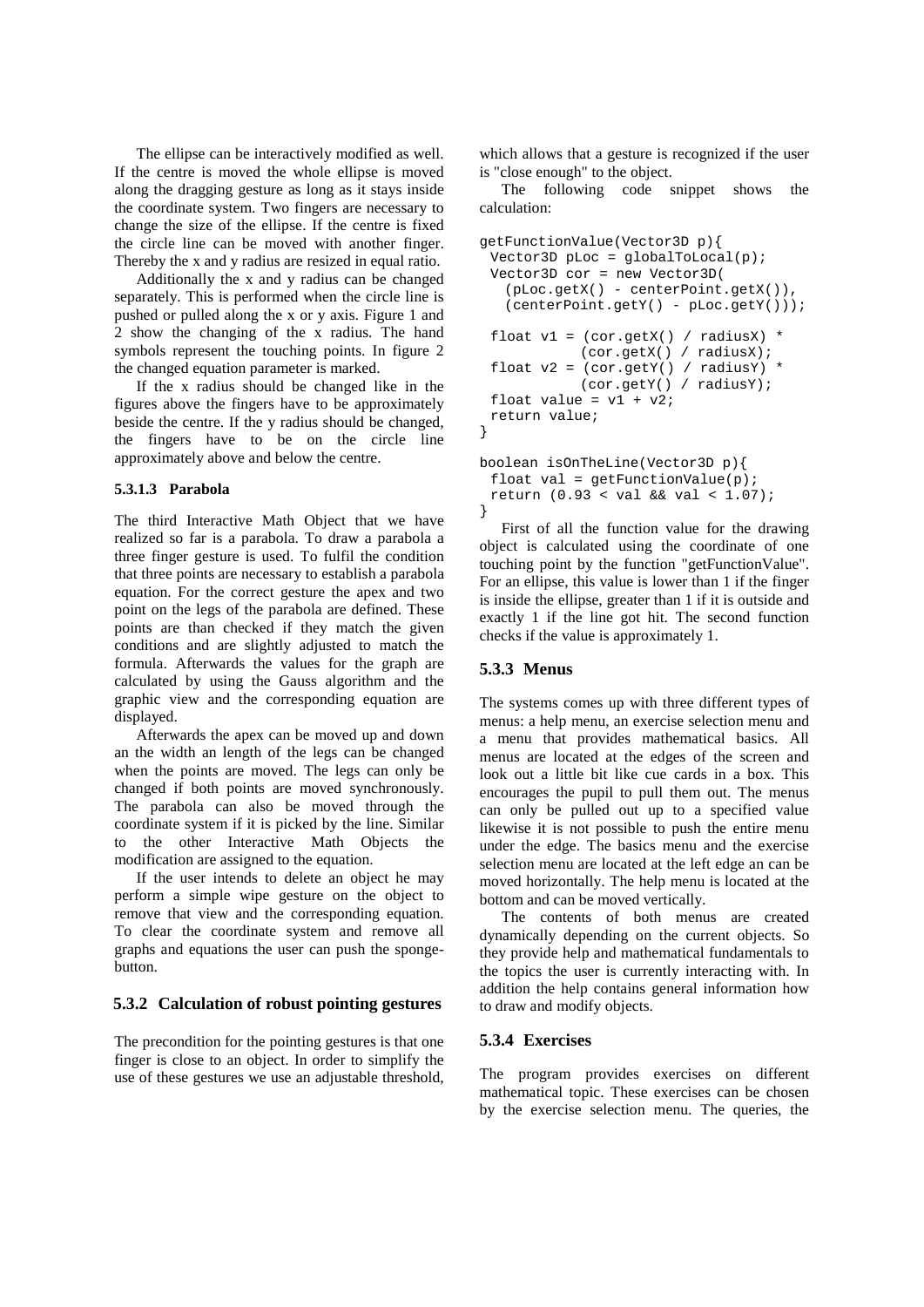

Figure 3: Exercise example

related button and the traffic light symbol are displayed on the left area on the surface. The traffic light shows a red light if the answer is not yet correct, a yellow light if the answer is approximately right and a green light it is correct. After that the next question can be activated using the arrow button. Some of the exercises require text input. Therefore a soft keyboard can be displayed as input device as well.

Figure 3 shows an example of an exercise. Here the slope of the parabola at the position  $x = 1$  shall be shown with help of a tangent. The tangent is at the correct position and the fact that the answer is right is displayed showing the green traffic light. Afterwards the next exercise can be chosen.

### **5.3.5 Fiducial Marker**

Recently we have implemented a feature, which allows to remove objects not only by performing the already mentioned wipe gesture but also by using a normal sponge. This functionality is realized by sticking a printed out fiducial marker under that sponge.

To remove an object the pupil has to put the sponge on the table an wipe over the view in the same way the finger wipe gesture is performed. The use of a real sponge to delete functions is not necessary but it is funny and could support the pupils pleasure while working with the application.

Furthermore an identification of different users by physical objects with fiducial markers will be implemented so that for example already started exercise could be saved and continued without a ordinary user registration.

# **6 CONCLUSION AND FUTURE WORK**

Up to now we have implemented the basic functionality of the TOM system. Consequently the systems serves as a proof of concept that Multitouch tables could not only be used for mathematical applications for kindergarten and elementary school but provides advantages for middle school education.

The next steps will be experiments with the users of the targeted user group in order to receive concerning our concepts and implementation.

We want to gather this information in order to direct the future direction of our system, e.g. to figure out if additional functionality is needed on the existing Interactive Math Objects or if we can carry on to explore the interaction with further objects.

### **REFERENCES**

- Albano, G., Ferrari, P. L. (2008). Integrating technology and research in mathematical education: The case of E-Learning. In Garcia Penalvo (ed.): *Advances in Elearning: Experiences and Methodologies*, 132-148.
- CCV, Community Core Vision, http://ccv.nuigroup.com, [21.09.10].
- Daher, W. (2009). Preservice Teachers' Perception of Applets for Solving Mathematical Problems: Need, Difficulties and Functions. *Educational Technology & Society*, 12(4), 383-395
- Hochschule für Gestaltung Schwäbisch Gmünd, Cinderella Multi-touch Wiki, Techert T. et al., http://ig.hfg-gmuend.de/Members/thomas\_techert/